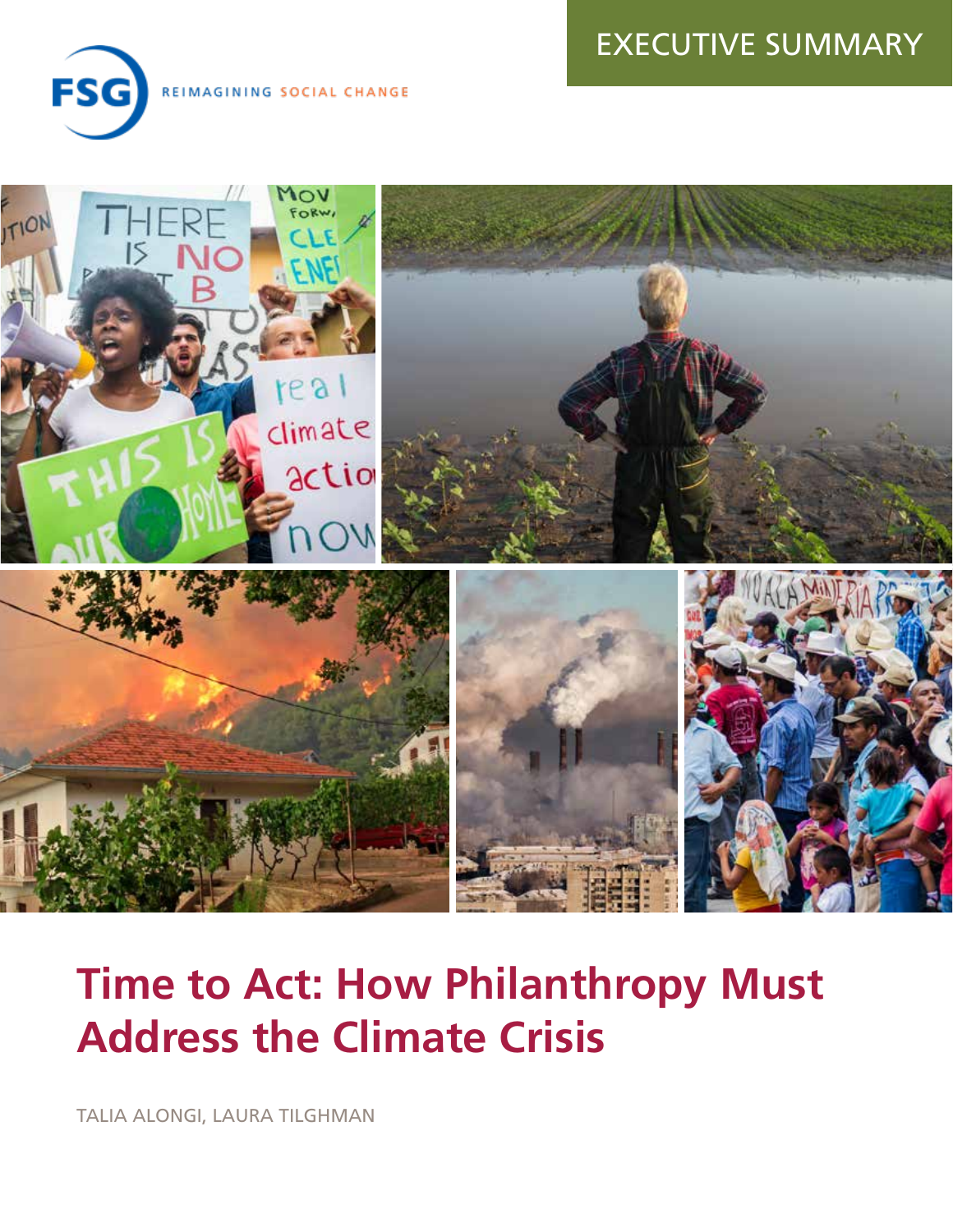**If the current climate crisis is not addressed urgently and effectively, progress in all other areas will be more difficult, if not impossible.** Addressing the climate crisis is no longer the work of a few foundations or donors. We have arrived at a moment of urgency when we need an "all-of-philanthropy" level of engagement, expertise, and resources.

Currently, philanthropy's contribution to addressing the climate crisis is woefully inadequate. According to 2019 data, less than 2% of all philanthropy dollars focused on climate mitigation and even less on climate adaptation and resilience.<sup>1</sup> The philanthropic sector has an immediate and critically important opportunity and responsibility to provide significantly more resources to address the climate crisis, especially to front-line communities leading the way toward climate justice.<sup>2</sup>

This report urges every funder to become a "climate funder" and to do so quickly, and we also invite a broader definition of what this means. For instance, a foundation dedicated to education may choose to overlay a climate lens on its work, adding or increasing support for girls' education in the Global South as a climate solution.<sup>3</sup> Another funder may choose to begin supporting grassroots efforts dedicated to climate mitigation because it dovetails with existing grants for civic engagement and voting rights. A place-based funder might choose to resource and convene front-line communities to adapt to the local realities of the climate crisis. As illustrated by these examples, there is a wide spectrum of potential action for foundations or donors that wish to become climate funders.

**While funders can pursue many pathways to address the climate crisis,** *how* **funders go about this work is as important as what they choose to support.** We encourage funders to directly support climate justice and ensure that front-line communities—especially efforts led by Black, Indigenous, and other people of color—in the Global North and the Global South are leading in the necessary economic, social, and environmental transitions. As part of considering root causes and supporting climate justice, climate funders must work to shift systems—in particular, moving away from extractive, harmful systems to healthy, regenerative systems.

<sup>1.</sup> Hannah Roeyer, Muniba Ahmad, Meagan Fox, and Surabi Menon, Funding Trends: Climate Change Mitigation Philanthropy (ClimateWorks Foundation: September 2020), [https://www.climateworks.org/report/](https://www.climateworks.org/report/funding-trends-climate-change-mitigation-philanthropy/) [funding-trends-climate-change-mitigation-philanthropy/](https://www.climateworks.org/report/funding-trends-climate-change-mitigation-philanthropy/).

<sup>2.</sup> A note on language: Throughout this report we use the term "front-line communities" to encompass the range of people and places most impacted by the climate crisis. Understanding front-line communities in a particular place or context is critical to effective climate philanthropy. Each funder can look at data, reflect on historical context, and talk with members of the community to understand who constitutes local front-line communities and the root causes of their vulnerability.

<sup>3</sup> According to an analysis conducted by nonprofit [Project Drawdown](https://drawdown.org/solutions/health-and-education), educating girls globally is not only a human right but also an important pathway to reduce greenhouse gas emissions between 2020 and 2050.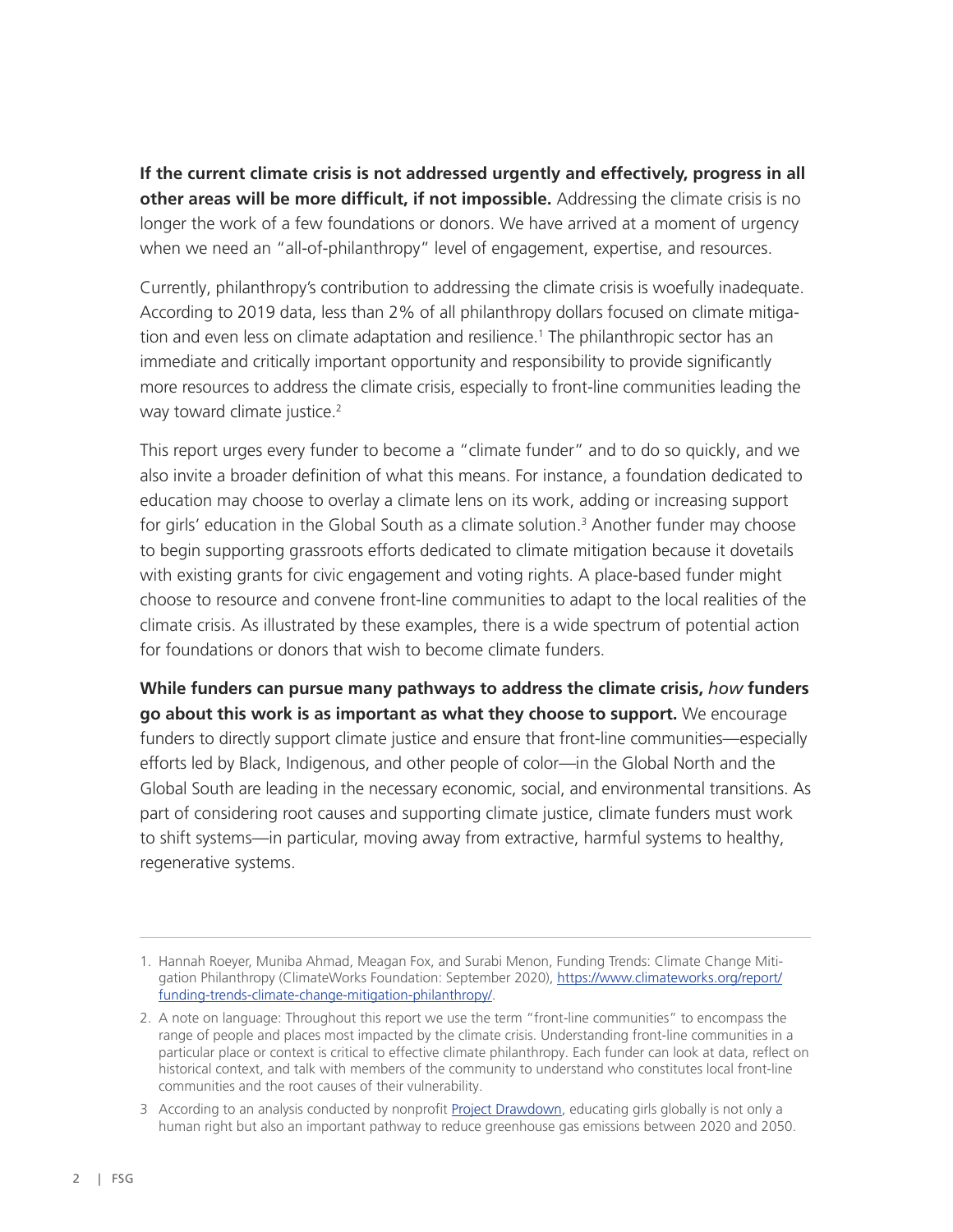# **The Climate Crisis: Contributing Factors and Philanthropy's Role**

#### **THE ROLE OF PHILANTHROPY**

**Support the rapid mitigation of green-Reduce all house gas emissions emissions and Address the interactions protect or between climate change enhance and other systems carbon sinks Understand the (e.g., forests and oceans) root causes of the climate crisis Support regenerative and resilient systems and communities, both to reduce emissions and Consider how we also adapt to the have arrived at the unavoidable impacts of current crisis and the climate crisis support the pursuit of climate justice CLIMATE CRISIS Human-caused increase in Interactions between changing greenhouse gas emissions**, **climate and other systems,** including driving climate change at a food and agriculture, energy, economy, housing, democracy, and education catastrophic pace and scale Economic **MECHANISMS** ooo growth-at-all-costs Fossil fuels mentality Extractive resource use <u>Goog</u> Extractive capitalism Patriarchy White supremacy Colonialism **ROOT CAUSES**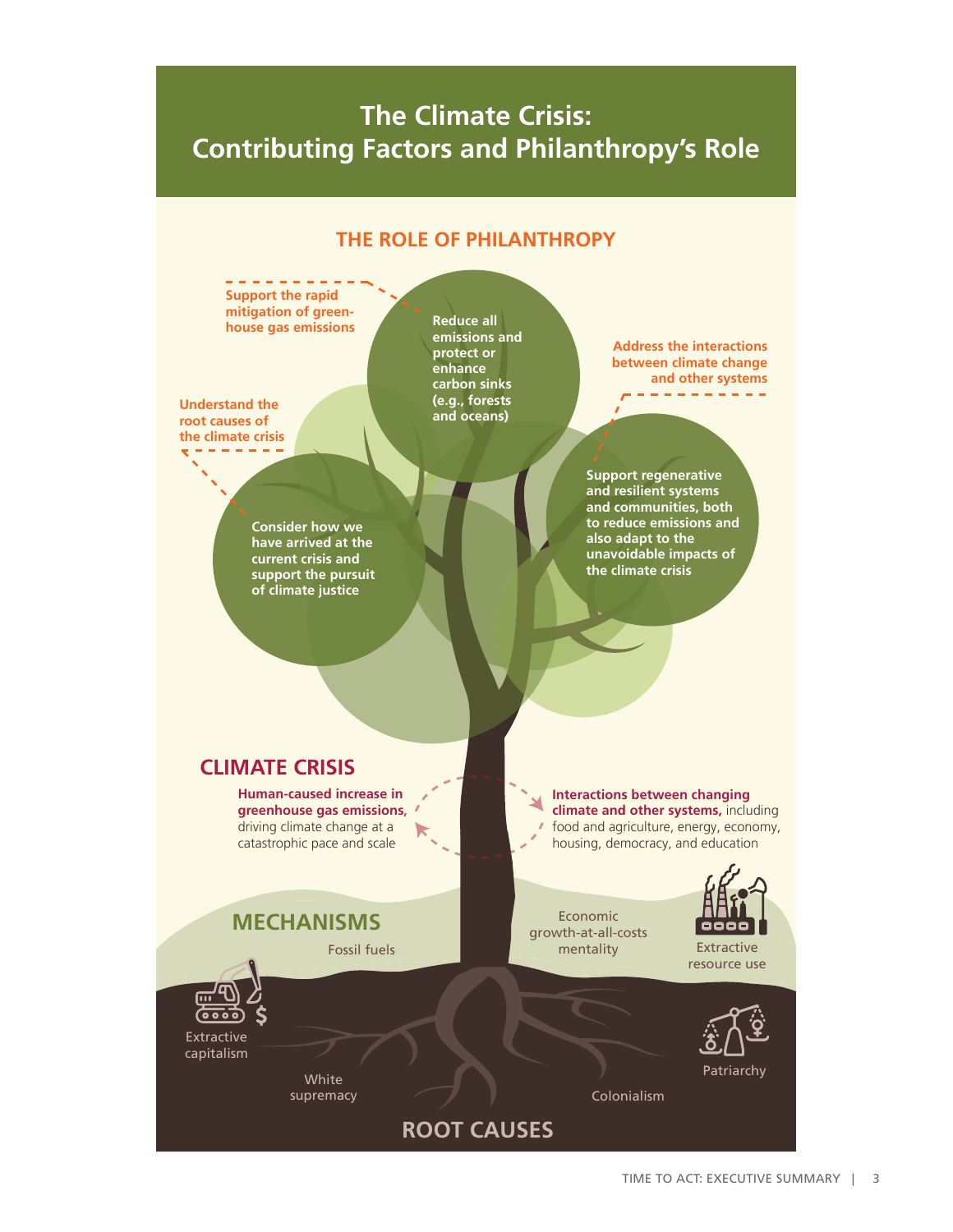This report provides a set of **five recommendations for funders**, especially those who may not have previously engaged in climate-related grantmaking or investments:

| <b>Learn about</b><br>climate and<br>climate justice                                   | • Investigate how the climate crisis affects the issues, populations,<br>and places aligned with the mission<br>• Take a broad and inclusive lens to what constitutes climate-<br>related work, as stakeholders may use different language or<br>approach climate from a range of perspectives<br>• Actively listen to front-line communities, expanding the<br>definition of who is a "climate expert" to include those most<br>affected |
|----------------------------------------------------------------------------------------|-------------------------------------------------------------------------------------------------------------------------------------------------------------------------------------------------------------------------------------------------------------------------------------------------------------------------------------------------------------------------------------------------------------------------------------------|
| <b>Reckon with</b><br>and change<br>internal practices                                 | • Reflect internally to understand how biases, assumptions, policies,<br>practices, and cultural norms may inhibit the impact you seek or<br>cause harm<br>• Assess and remedy any gaps in capacity and expertise among<br>staff and trustees, such as familiarity with grassroots efforts                                                                                                                                                |
| <b>Build political</b><br>and economic<br>power<br>in front-line<br><b>communities</b> | • Support grassroots efforts, i.e., those that are led by and<br>accountable to the community and often address multiple social<br>issues at once<br>• Include attention to economic power, so front-line communities<br>in the Global North and Global South control and benefit from<br>the necessary economic transition                                                                                                               |
| <b>Expand the</b><br>funder toolbox                                                    | • Consider approaches or tools such as convening, advocacy, and<br>narrative change<br>• Use platforms and relationships to shift public perception,<br>influence policy, and engage peer funders in climate action                                                                                                                                                                                                                       |
| <b>Utilize foundation</b><br>investment<br>and operations<br>as levers<br>for change   | • Align investment practices with climate goals or environmental,<br>social, and governance (ESG) metrics<br>• Align operations with sustainable practices (e.g., energy<br>efficiency upgrades or installing solar panels) and support<br>grantees to do the same, both to save money and reduce<br>emissions <sup>4</sup>                                                                                                               |

<sup>4.</sup> While a single organization's operational footprint is too small to have a material impact on global greenhouse gas emissions, operational changes may bring local health benefits, save grantees money, and/or signal commitment to addressing the climate crisis.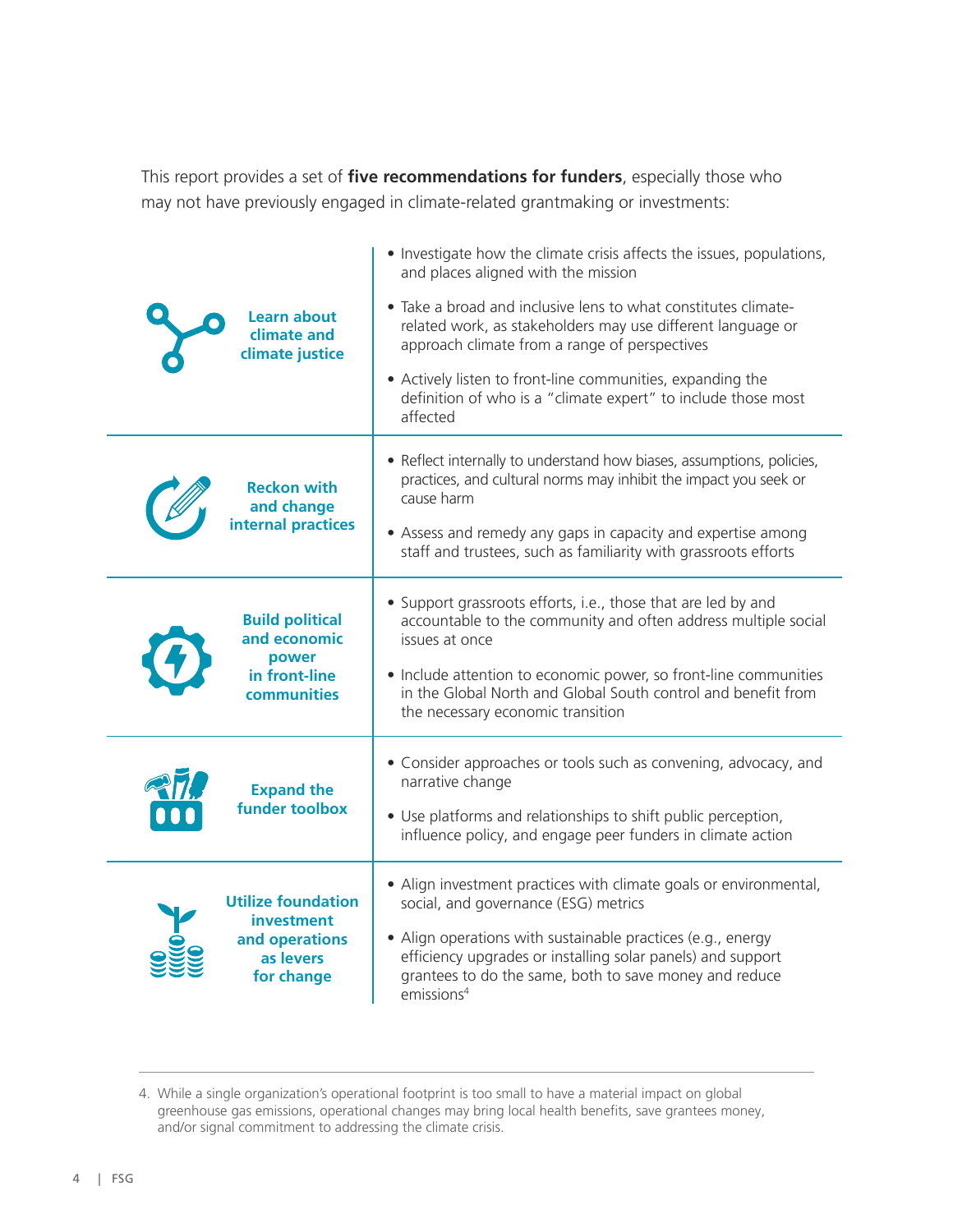To illustrate the many ways to be a climate funder, the full report highlights the journeys and experiences of a range of U.S.-based private foundations—including community foundations; large, multi-issue foundations; and family foundations.

Philanthropy must play an active role in ensuring that solutions to the climate crisis and the accompanying social, economic, and political transitions build toward a more just, regenerative, and healthy world. This journey starts with an honest examination of organizational responsibility, accountability, and the root causes of this crisis. As funders embark on this journey to address the climate crisis, program staff, executives, and trustees can reflect on these questions to get started:

- **• In what ways does the climate crisis threaten the social impact your foundation seeks to have at a local, regional, national, or global scale? How severely and how fast will those threats occur?**
- **• What is at stake for you as an individual, as a fiduciary, as an organization, and as a community in the climate crisis? What are the consequences of** *inaction***?**
- **• After listening to the most impacted communities, what do you and your colleagues believe are the root causes of the climate crisis? How might your foundation address these root causes directly, indirectly, and/or in partnership with others?**
- **• Based on your foundation's resources, expertise, and relationships, which tools should you use in facing the climate crisis?**

This resource is a point of departure, and we urge every philanthropic funder and donor to step up to the challenge of creating a livable future.